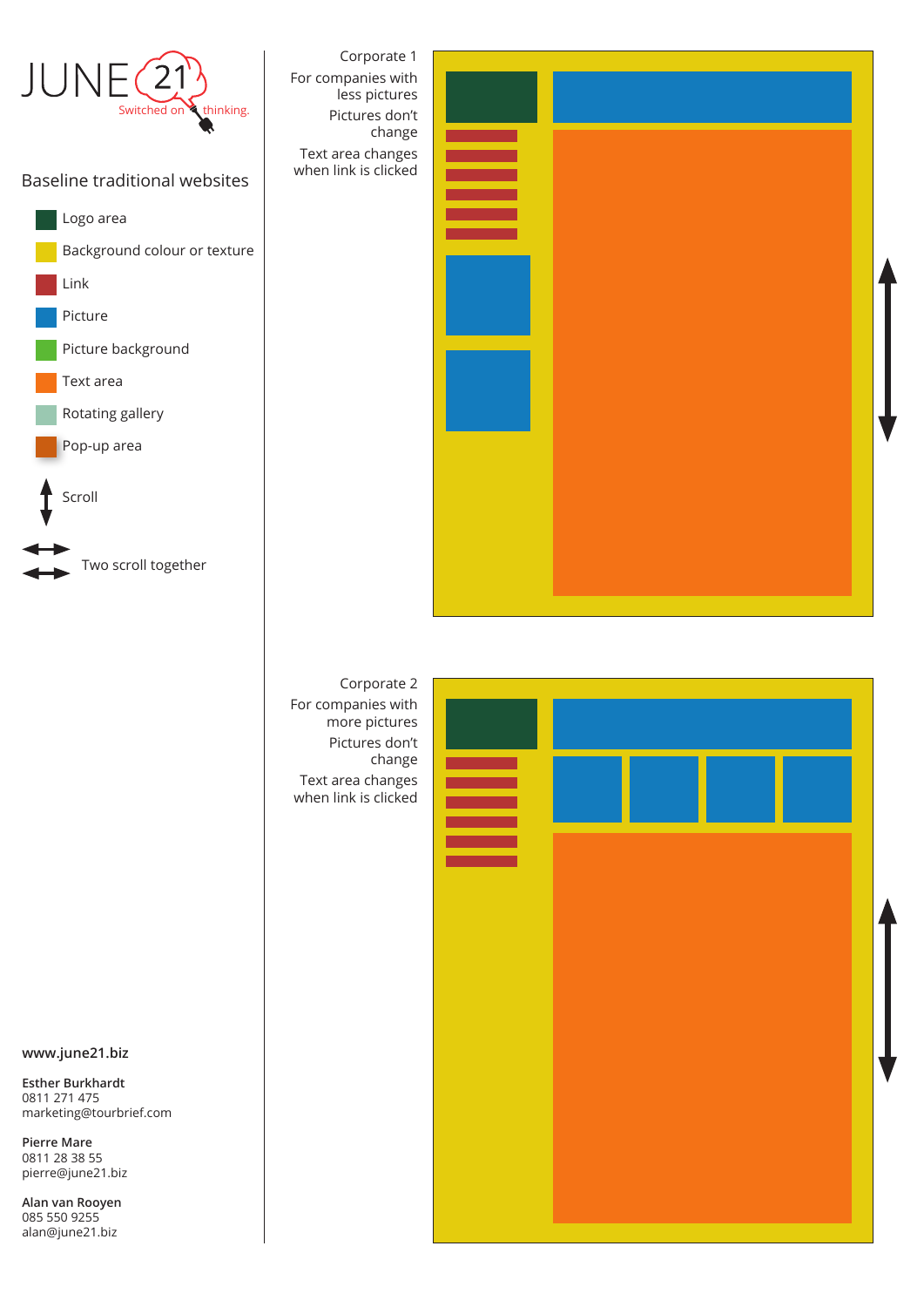

Retailer 1 For sales offers with a price leader and other products Text area changes when link is clicked



**www.june21.biz**

**Esther Burkhardt** 0811 271 475 marketing@tourbrief.com

**Pierre Mare** 0811 28 38 55 pierre@june21.biz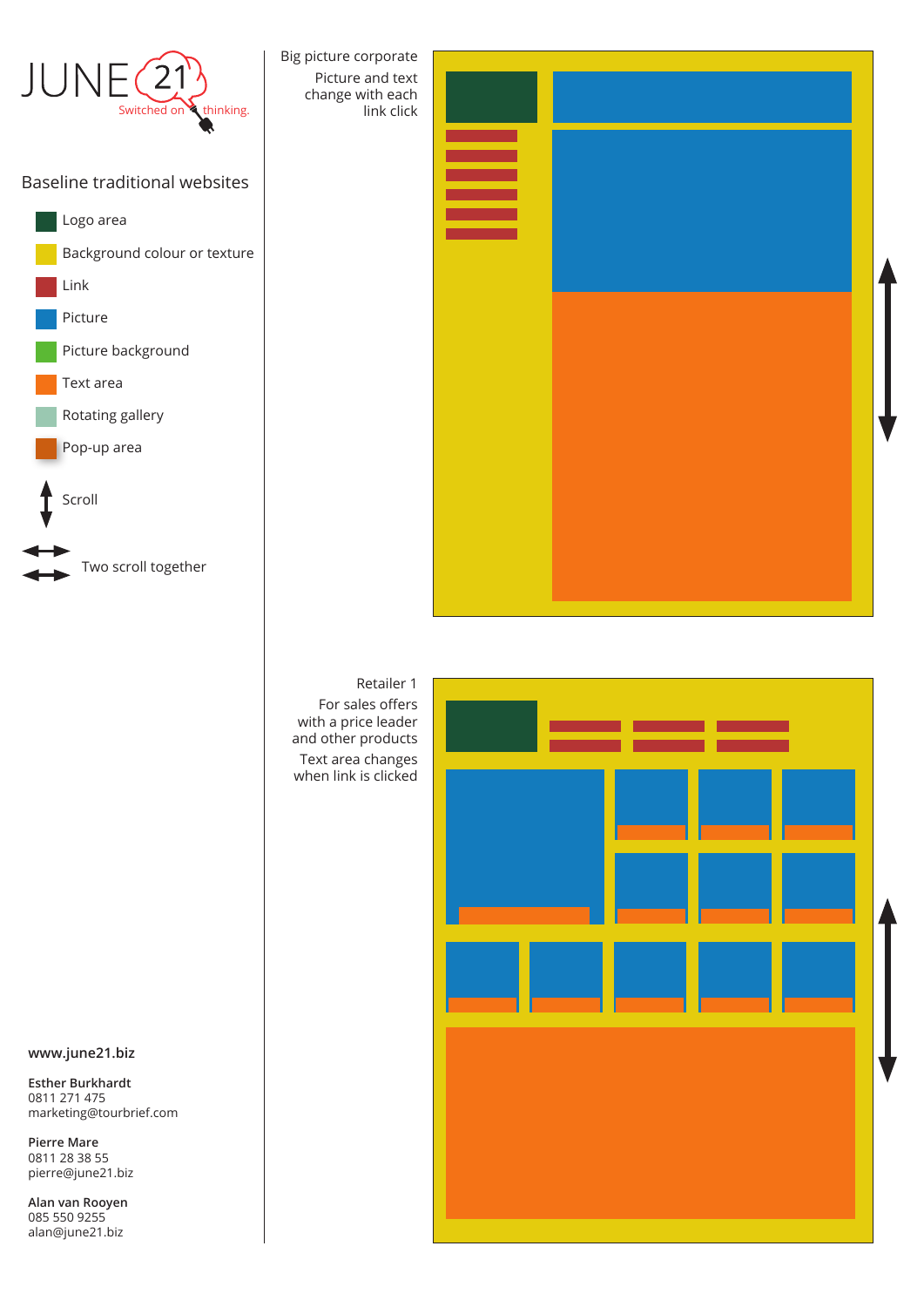

## Baseline traditional websites





For restaurants, lodges, & specialist tour companies Large picture gallery with continuously rotating pictures. Text area changes when link is clicked



**www.june21.biz**

**Esther Burkhardt** 0811 271 475 marketing@tourbrief.com

**Pierre Mare** 0811 28 38 55 pierre@june21.biz